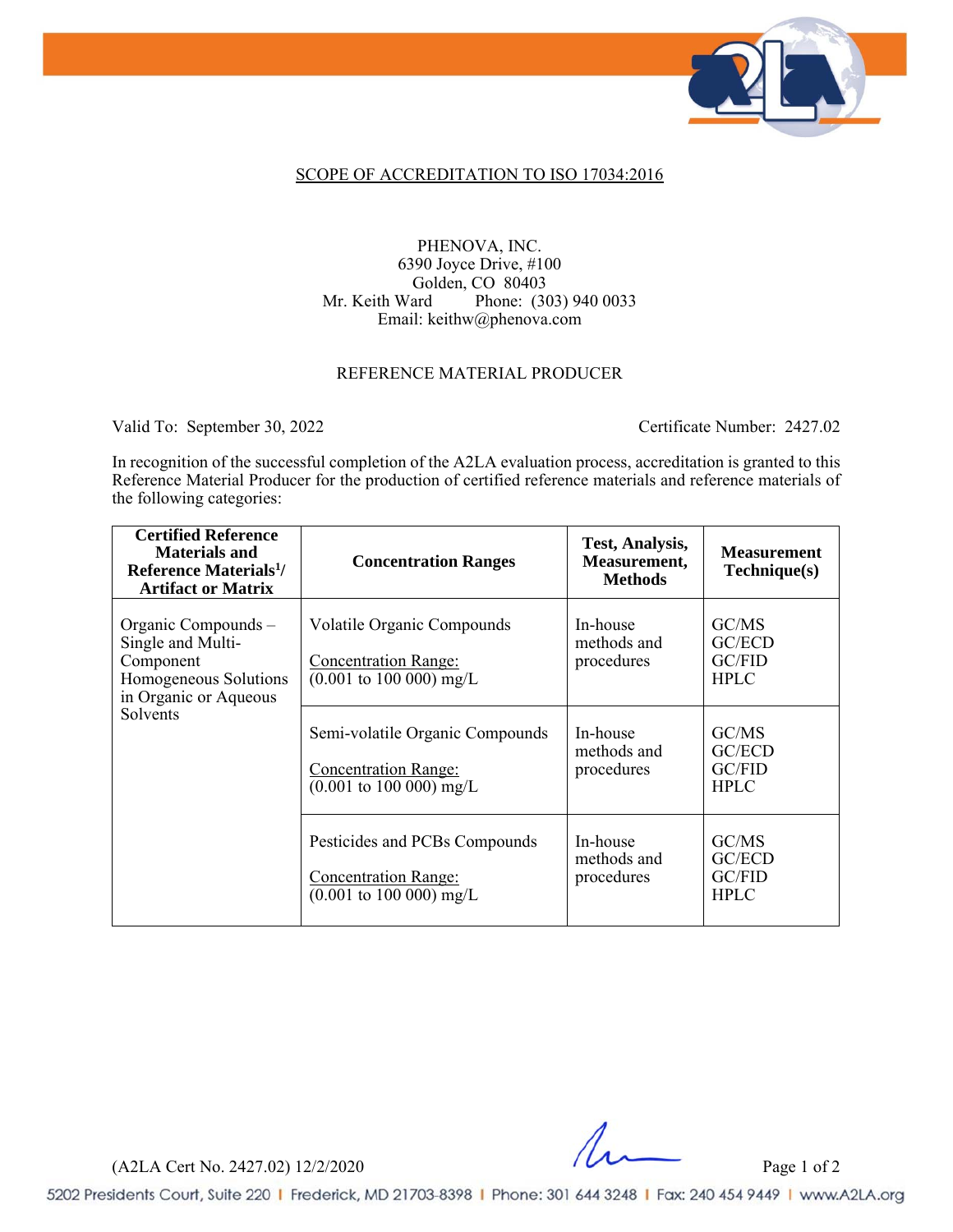| <b>Certified Reference</b><br><b>Materials and</b><br>Reference Materials <sup>1</sup> /<br><b>Artifact or Matrix</b>      | <b>Concentration Ranges</b>                                                                                                                         | Test, Analysis,<br>Measurement,<br><b>Methods</b> | <b>Measurement</b><br>Technique(s)       |
|----------------------------------------------------------------------------------------------------------------------------|-----------------------------------------------------------------------------------------------------------------------------------------------------|---------------------------------------------------|------------------------------------------|
| Organic Compounds –<br>Single and Multi-<br>Component<br>Homogeneous Solutions<br>in Organic or Aqueous<br><b>Solvents</b> | Miscellaneous Organic Compounds<br>(e.g. glycols, fuels, etc.)<br><b>Concentration Range:</b><br>$(0.001 \text{ to } 100 \text{ 000}) \text{ mg/L}$ | In-house<br>methods and<br>procedures             | GC/MS<br>GC/ECD<br>GC/FID<br><b>HPLC</b> |
| pH Standards                                                                                                               | Range $(1 \text{ to } 14)$ pH                                                                                                                       | In-house<br>methods and<br>procedures             | Potentiometry                            |
| Conductivity Standards                                                                                                     | Range $(130 \text{ to } 1300)$ µmhos/cm                                                                                                             | In-house<br>methods and<br>procedures             | Electrochemical                          |

 $1$ This reference material producer is approved to produce Certified Reference Materials (CRM) for all items listed on the scope of accreditation.

 $(42LA$  Cert No. 2427.02) 12/2/2020 Page 2 of 2